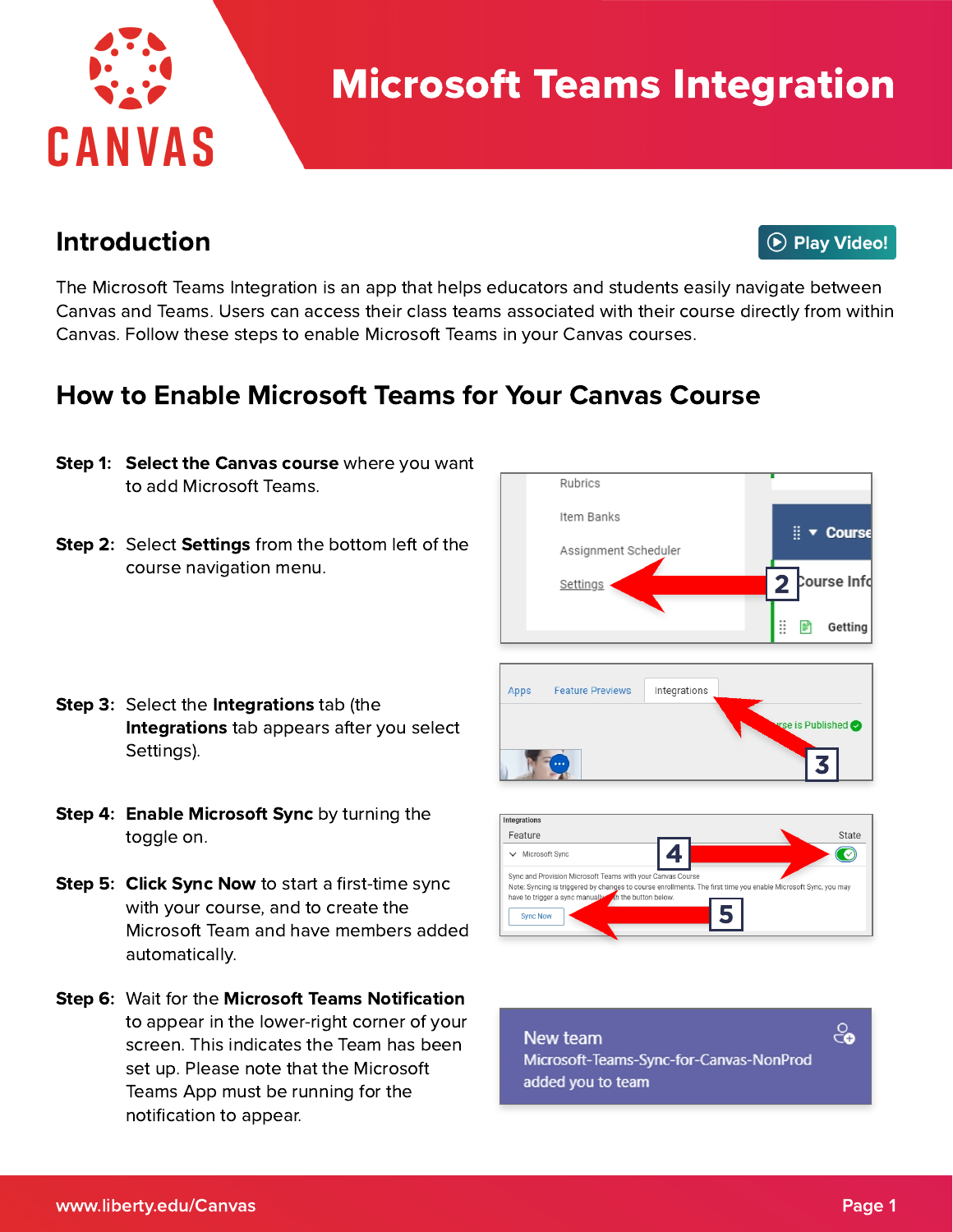# How to Enable Microsoft Teams for Your Canvas Course (continued)

Once the Microsoft Teams Notification has appeared, you can either click on the notification to access the Team, or navigate in either your Microsoft Teams App or the web version to the Teams tab on the left of the screen, then select your newly created Microsoft Team. Your team will be named based on your Canvas course (example: EDUC746\_D01\_202020).

There are two ways to access your Microsoft Team. Click **Microsoft Teams Classes** to access the integrated Team directly. Click Microsoft Teams Meetings to view, schedule and attend Microsoft Team meetings, such as weekly lectures or group presentations (If these options are not visible, this feature may not be active for your course, and will need to be enabled by Information Services).



When you enter your Microsoft Team for the first time, you may need to activate the Team before your students can see it. To activate the course:

Step 1: Select the newly created Microsoft Team in either the Microsoft Teams App or the web interface, then click **Activate** at the top of the screen.

| U<br>Activity             | <b>Teams</b>                               | $\equiv$                       |  |                                                | Your class isn't visible to students yet. |                        | Activate        |                |
|---------------------------|--------------------------------------------|--------------------------------|--|------------------------------------------------|-------------------------------------------|------------------------|-----------------|----------------|
| $\bigoplus_{\text{Chut}}$ | Your teams                                 | MT                             |  | General Posts Files Class Notebook Assignments |                                           | 1 mos                  |                 | $\otimes$ Team |
|                           | Group-LMS Dojo                             | 1.11                           |  |                                                |                                           |                        |                 |                |
| 帶<br><b>Teams</b>         | General                                    |                                |  |                                                |                                           |                        |                 |                |
| $\hat{\mathbb{B}}$        | Concourse @                                |                                |  |                                                |                                           |                        |                 |                |
| Assignments               | Instructional Techs @                      |                                |  |                                                |                                           |                        |                 |                |
| $\boxplus$                | <b>LMS</b> Issues                          |                                |  | Welcome to MF                                  |                                           |                        | t Teams Testing |                |
| Calendar                  | Process-Flow <sup>6</sup>                  |                                |  |                                                | Choose wh                                 | want to start          |                 |                |
| $\mathcal{S}$             | 2 hidden channels                          |                                |  |                                                |                                           |                        |                 |                |
|                           | Group-Canvas Go Live S                     | 1.11                           |  |                                                |                                           |                        |                 |                |
| $\bigcup_{\text{Files}}$  |                                            |                                |  |                                                |                                           |                        |                 |                |
|                           | Faculty Support Coordin                    | $\mathbb{R} \times \mathbb{R}$ |  |                                                |                                           |                        |                 |                |
|                           | Group-ADS Training User<br>$\frac{m}{100}$ |                                |  |                                                |                                           |                        |                 |                |
|                           |                                            |                                |  |                                                |                                           |                        |                 |                |
|                           | Group-CHPL621_A01_20<br>62                 | $\alpha \approx \alpha$        |  |                                                |                                           | Upload Class Materials |                 |                |
|                           | MT Microsoft Teams Testing                 | 1.11                           |  |                                                |                                           | Set up Class Notebook  |                 |                |
|                           | General                                    |                                |  |                                                |                                           |                        |                 |                |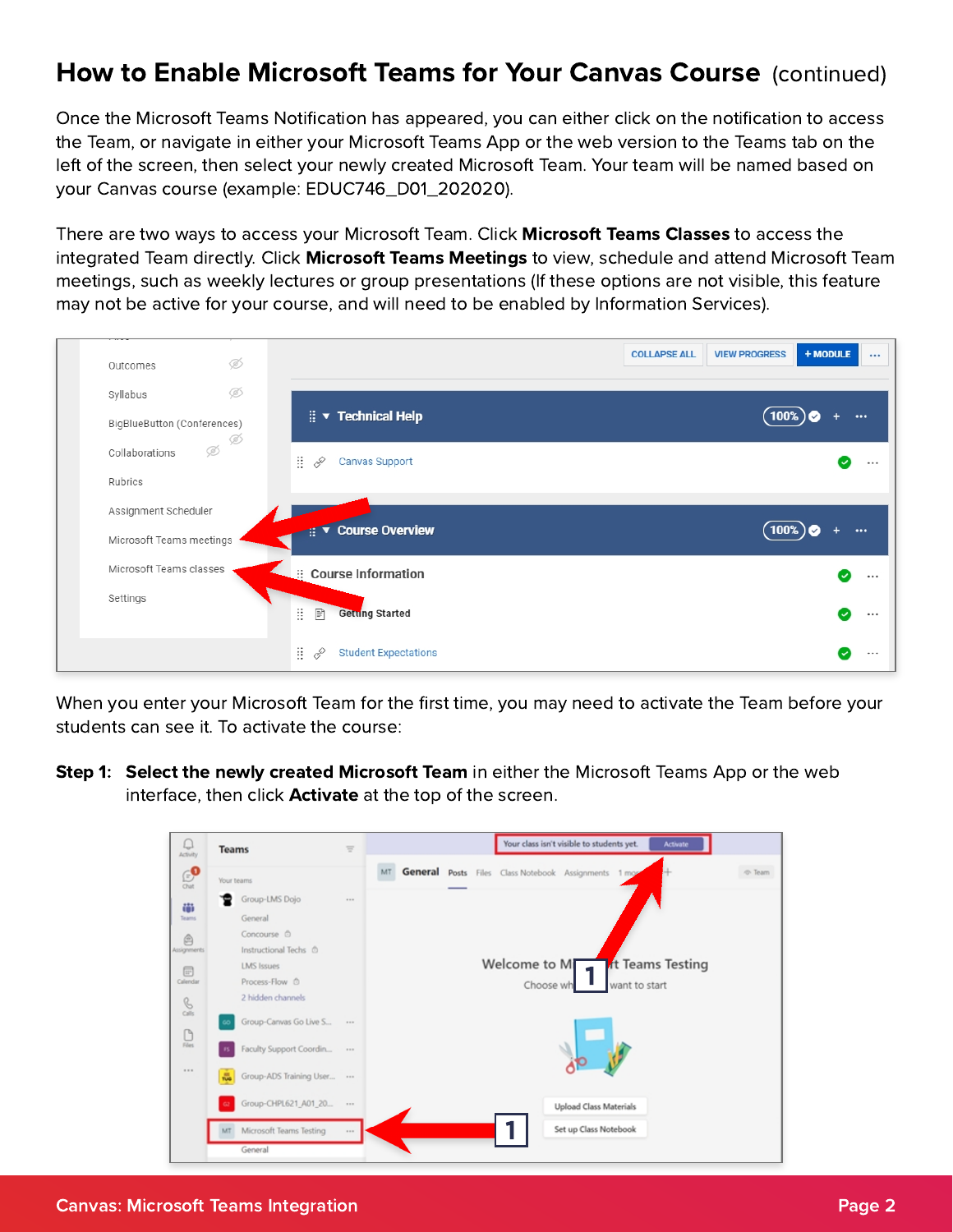#### How to Enable Microsoft Teams for Your Canvas Course (continued)

Step 2: Click Activate once more to confirm, then click OK. Your Canvas Integrated Microsoft Team is now activated, and students can interact in the Team.



## How to Schedule Meetings in Your Microsoft Team

By scheduling your meetings or lectures in your linked Microsoft Team, students can easily see upcoming meeting times and join directly. Meetings can be created directly in Microsoft Teams or by using the Microsoft Teams Canvas Integration (listed below):

Step 1: Select Teams Meeting from the course navigation menu on the left.





| $\blacksquare$ | New meeting Details                                                                                                                                    |                    |  |            | Save | Close |
|----------------|--------------------------------------------------------------------------------------------------------------------------------------------------------|--------------------|--|------------|------|-------|
|                | Time zone: (UTC-05:00) Eastern Time (US & Canada) $\vee$                                                                                               |                    |  |            |      |       |
| 0              | Add title                                                                                                                                              |                    |  |            |      |       |
| 8              | Add required attendees                                                                                                                                 |                    |  | + Optional |      |       |
|                | Add entire class                                                                                                                                       |                    |  |            |      |       |
| $\odot$        | 8/25/2021                                                                                                                                              | 4:00 PM $\sim$     |  |            |      |       |
|                | 8/25/2021                                                                                                                                              | 4:30 PM $\sim$ 30m |  |            |      |       |
| ø              | Does not repeat<br>$\mathord{\hspace{1pt}\text{--}\hspace{1pt}}\mathord{\hspace{1pt}\text{--}\hspace{1pt}}\mathord{\hspace{1pt}\text{--}\hspace{1pt}}$ |                    |  |            |      |       |
| $\odot$        | Add location                                                                                                                                           |                    |  |            |      |       |
| 三              | B <i>I</i> U S I ▽ A A Paragraph ▽ I ∈ , ⊟ E E I 99 e ∈ …                                                                                              |                    |  |            |      |       |
|                | Type details for this new meeting                                                                                                                      |                    |  |            |      |       |

Step 2: Click New Meeting in the upper-right to schedule a new meeting or lecture.

Step 3: Enter the details for your meeting. To invite your entire course roster to the meeting, click **Invite Course**. You can also enter email addresses manually.